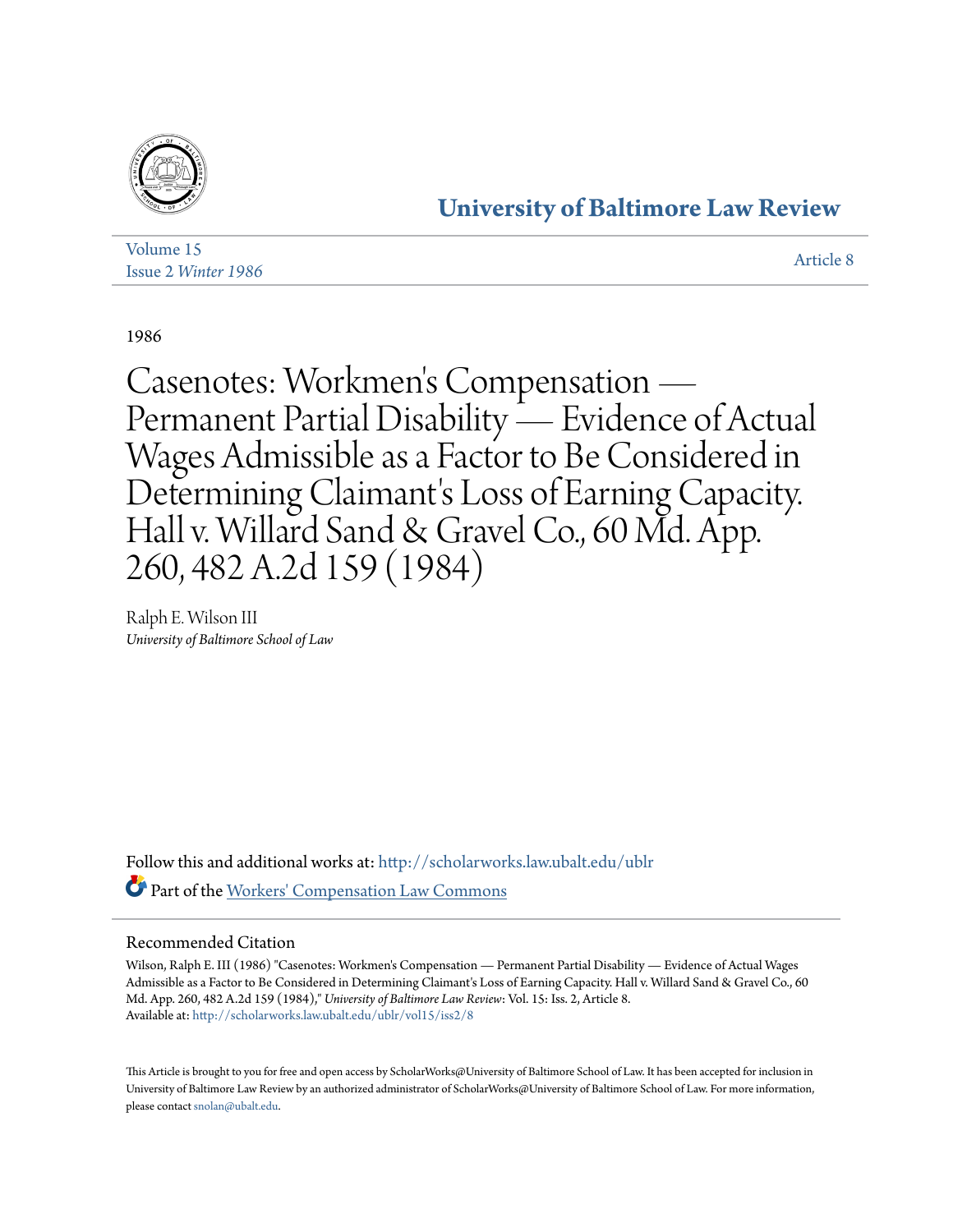WORKMEN'S COMPENSATION-PERMANENT PARTIAL DIS-ABILITY-EVIDENCE OF ACTUAL WAGES ADMISSIBLE AS A FACTOR TO BE CONSIDERED IN DETERMINING CLAIM-ANT'S LOSS OF EARNING CAPACITY. *Hall v. Willard Sand* & *Gravel Co.,* 60 Md. App. 260, 482 A.2d 159 (1984).

Following a 1974 award of permanent partial disability benefits for a fifty-five percent loss of use of his body,<sup>1</sup> an employee was injured again in the course of his employment in 1975 when he fell from a piece of equipment. Subsequent to his initial hospitalization for injuries sustained in the fall, the employee was involved in two other accidents unrelated to his job, and surgery was delayed for more than a year.<sup>2</sup> Pursuant to the employee's claim for benefits occasioned by the fall from the machine, the Maryland Workmen's Compensation Commission (Commission) found him permanently totally disabled-fifty-five percent due to the preexisting disability, thirty percent due to the fall, and fifteen percent due to subsequent nonwork-related conditions.<sup>3</sup>

The Commission's decision was appealed to the Circuit Court for Montgomery County on the issue of the degree of permanent partial disability apportioned to the injury incurred in the 1975 fall. During the trial, the judge disallowed direct testimony about the claimant's average

<sup>1.</sup> Hall v. Willard Sand & Gravel Co., 60 Md. App. 260, 263-64, 482 A.2d 159, 161 (1984). Maryland provided workmen's compensation from 1912-14 for the actual decrease in average weekly wages after an accident, and from 1914-47 for the loss of capacity to earn. *See infra* notes 35-41 and accompanying text. The loss of "industrial use" or "industrial loss" terminology, which indicates the degree of permanent disability a claimant has suffered, has been used since 1947. Recent cases, in addition to *Hall,* have clarified that a determination or finding of industrial loss to an employee's body as a whole is a determination of loss of wage earning capacity. Cox v. American Store Equip. Corp., 283 F. Supp. 390, 395 (D. Md. 1968); Giant Food, Inc. v. Coffey, 52 Md. App. 572, 578,451 A.2d 151, 155 (1982); *see* 2 A. LARSON, THE LAW OF WORKMEN'S COMPENSATION § 58. 13(e) (1983) (industrial loss contrasted with physical loss) [hereinafter cited as 'WORKMEN'S COMPENSATION]; *see also infra* notes 42-55 and accompanying text.

<sup>2.</sup> Although Hall was scheduled for surgery on his back and for hernia problems experienced after the 1975 fall, the operation was postponed due to other physical ailments. He was in a car accident in December, 1976, and fell down a flight of stairs at home in August, 1976. *Hall,* 60 Md. App. at 262, 264,482 A.2d at 160, 161.

<sup>3.</sup> In the appeal to the circuit court, Hall argued that the Maryland Workmen's Compensation Commission (Commission) erred in not finding permanent total disability due to either the combination of preexisting disability and the 1975 fall, Appellant's Brief at 3, Hall v. Willard Sand & Gravel Co., 60 Md. App. 260, 482 A.2d 159 (1984), or solely due to the 1975 injury, Reply Brief of Appellant at 6, Hall v. Willard Sand & Gravel Co., 60 Md. App. 260, 482 A.2d 159 (1984). Because 15% of the disability was apportioned to subsequent unrelated problems, Hall could not receive permanent total disability benefits. *See* Subsequent Injury Fund v. Thomas, 275 Md. 628, 342 A.2d 671 (1975) (subsequent unrelated injuries preclude permanent total disability benefits). Hall sought a finding of permanent total disability resulting solely from the 1975 injury in accord with Subsequent Injury Fund v. Compton, 28 Md. App. 526, 346 A.2d 475 (1975), *affd sub nom.* Anchor Motor Freight, Inc. v. Subsequent Injury Fund, 278 Md. 320, 363 A.2d 505 (1976), and Giant Food, Inc. v. Coffey, 52 Md. App. 572,451 A.2d 151 (1982). In *Anchor Motor Freight,* and *Giant Food,* permanent total disability was found to result from a particular injury, notwithstanding preexisting or subsequent injury or illness.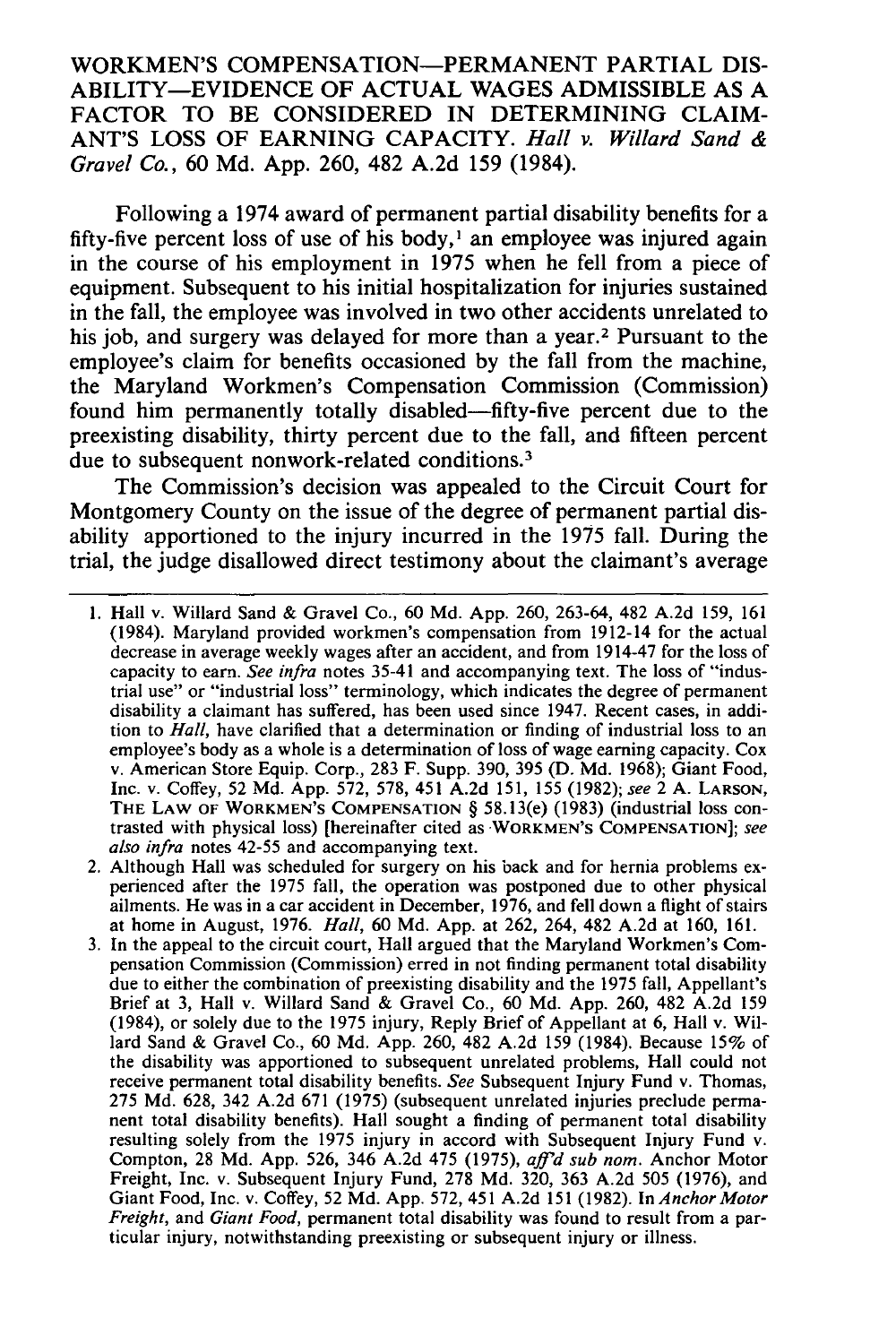weekly wages prior to the injury, but allowed evidence of postinjury earnings on cross-examination,<sup>4</sup> and affirmed the Commission's decision.<sup>5</sup> The Court of Special Appeals of Maryland reversed and remanded, holding that the claimant was entitled to submit evidence to the jury of his loss of earning ability, and further held it reversible error to exclude such testimony on the basis of possible undue sympathy from the jury.6

From the formative period of workmen's compensation law, two competing theories of compensation that have a direct bearing on the *Hall* decision have emerged.<sup>7</sup> These theories are the earning impairment theory and the physical impairment theory. The earning impairment theory bases compensation on actual wage loss or loss of earning capacity.8 Alternatively, the physical impairment theory focuses on loss of bodily function in determining the amount of compensation.9 Compensation for economic loss thus is contrasted with compensation for medical loss; 10 the former is based on a calculation or estimate of wage loss while the latter is based on a schedule of injuries which categorically relates specific bodily impairment, loss, or loss of use to a number of weeks for which compensation is to be paid.<sup>11</sup>

- *4. Hall,* 60 Md. App. at 264, 482 A.2d at 161. On direct and redirect examination, the objection to testimony about prior actual wages was sustained to avoid "undue sympathy" from the jury. *[d.* This same information about prior earnings, however, was admitted into the record at the Commission hearing where the average weekly wages at time of injury were determined. Appellant's Brief at 9, Hall v. Willard Sand & Gravel Co., 60 Md. App. 260, 482 A.2d 159 (1984).
- *5. Hall,* 60 Md. App. at 262-63, 482 A.2d at 161.
- *6. [d.* at 268, 482 A.2d at 163. The court of special appeals held that, because ability to work must be considered in determining the degree of disability a claimant has sustained, the employee's wages prior and subsequent to the accident must be among the facts available to the jury. *[d.*
- *7. See* WORKMEN'S COMPENSATION, *supra* note 1, § 57.14(a); Recent Cases, *Calculation of Earnings Capacity,* 4 WM. MITCHELL L. REV. 268 (1978); Burton, *Permanent Partial Disabilities and Worker's Compensation,* 53 J. URB. L. 853 (1976).
- 8. WORKMEN'S COMPENSATION, *supra* note 1, § 57. 14-. 14(a); Recent Cases, *supra*  note 7, at 271-74; Burton, *supra* note 7, at 871-73; *see infra* notes 42-45 and accompanying text.
- 9. WORKMEN'S COMPENSATION, *supra* note 1, § 57.14-.14(a). Larson contrasts the "earning impairment" and "physical impairment" theories according to "whether the essence of what is being compensated for is medical or economic." *[d.*  § 57. 14(a), at 10-28.
- 10. WORKMEN'S COMPENSATION, *supra* note 1, § 57. 14(a), at 10-28. The theory based on medical loss was formerly known as the "whole-man theory," but is currently known as the "physical impairment theory." *[d.*
- 11. *[d.* § 57. 14-. 14(a). Typically, a schedule relates specific bodily impairment, loss, or loss of use to the number of weeks for which compensation will be paid. *See id.*  § 58.00.-.13(f). Although the payments do not depend on actual wage loss, it is presumed conclusively that there will be a loss of earning capacity. *[d.* § 58.11, at *10-174; see* Larson, *The Wage-Loss Principle in Workmen's Compensation,* 6 WM. MITCHELL L. REV. 501, 507-10 (1980). Larson explains that, although three "schools of thought" regarding statutory disability can be identified-actual wage loss, earning capacity, and "whole man" or physical impairment-no pure wageloss statutes exist today in the United States. The wage-loss statutes provide for both economic and medical compensation. WORKMEN'S COMPENSATION, *supra* note 1,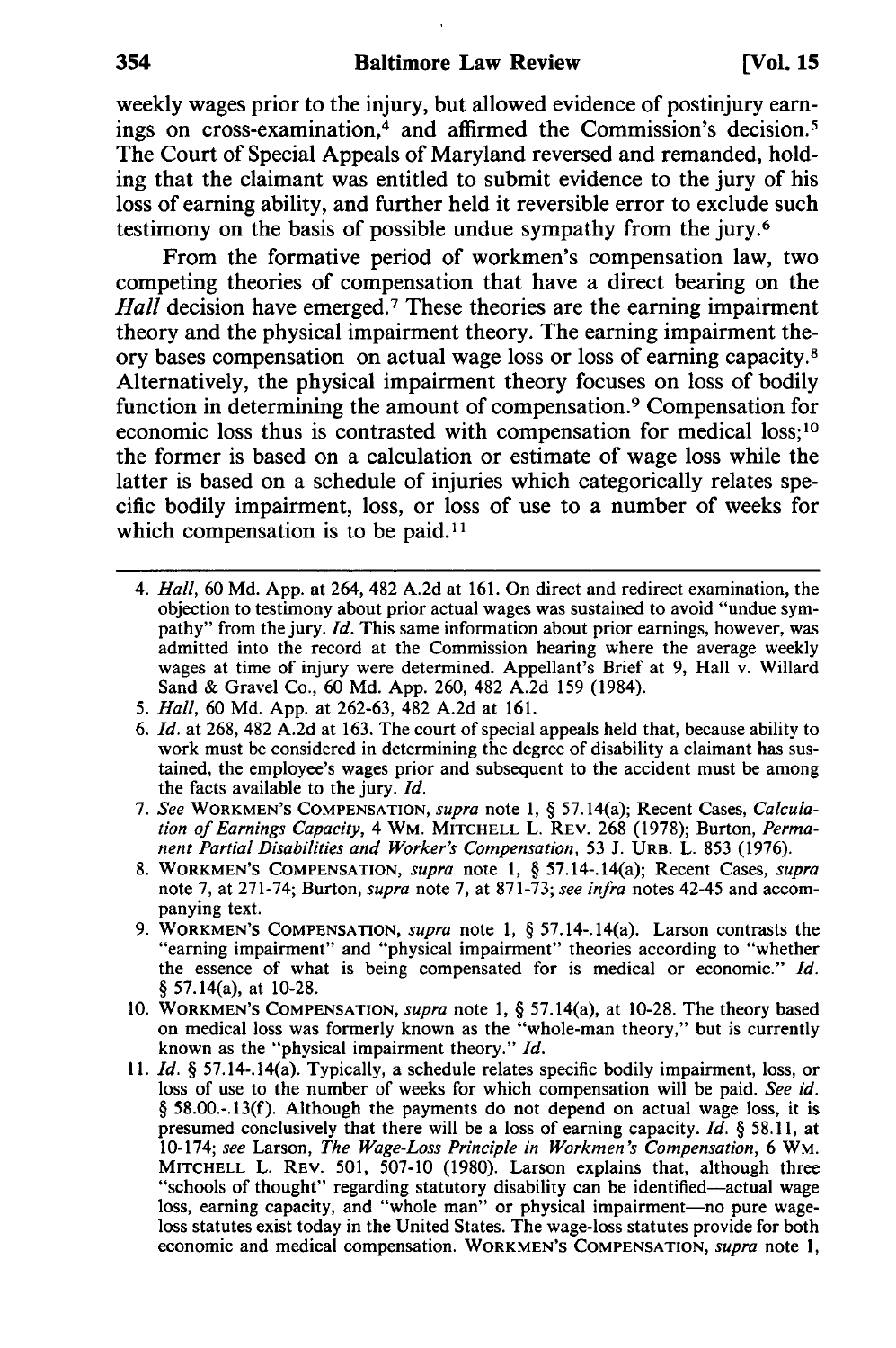Originally, the function of workmen's compensation was to provide support for disabled industrial workers during periods when they were actually disabled,12 a "purely wage-loss replacement function."13 Before developing in the United States, compensation statutes were enacted in twenty-one other countries or provinces and none included schedules for permanent partial disability apart from actual loss of wages. 14 Of the first ten state statutes enacted in the United States, only one had a disability schedule<sup>15</sup> and eight were purely wage-loss statutes.<sup>16</sup>

Within a few years, schedules were incorporated into existing state compensation laws<sup>17</sup> and newly-adopted state compensation statutes,  $18$ including Maryland's. 19 These schedules provided compensation in fixed amounts for particular bodily loss,20 but originally were not intended to

- 12. WORKMEN'S COMPENSATION, *supra* note 1, § 57.14, at 10-27; *see* Larson, *supra*  note 11, at 502; Oros v. Mayor of Baltimore, 56 Md. App. 685, 690, 468 A.2d 693, 695 (1983).
- 13. WORKMEN'S COMPENSATION, *supra* note 1, § 57. 14(b), at 10-31; Larson, *supra* note 11, at 503.
- 14. For a list of these countries, provinces, and the dates of enactment, see WORKMEN'S COMPENSATION, *supra* note 1, § 57. 14(b), at 10-32. Larson states that in these systems the amount of compensation paid was directly related to prior wages, and that all twenty-one were "pure wage-loss statutes." Larson, *supra* note II, at 504-05; WORKMEN'S COMPENSATION, *supra* note I, § 57.14(b), at 10-32.
- 15. New Jersey had the first compensation statute containing a schedule. WORKMEN'S COMPENSATION, *supra* note 1, § 57. 14(b), at 10-34. For a brief description of a schedule, see *supra* note 11 and *infra* note 20. Washington had one of the first ten workmen's compensation statutes passed in the United States but it was difficult to classify. WORKMEN'S COMPENSATION, *supra* note 1, § 57. 14(b) n.61.
- 16. In WORKMEN'S COMPENSATION, *supra* note I, Larson identifies and cites those statutes from Wisconsin, Ohio, Kansas, California, Nevada, New Hampshire, Massachusetts, and Illinois. /d. § 57.14(b), at 10-34; *see also* Larson, *supra* note II, at *506-07. See generally* Rhodes, *The Inception of Workmen's Compensation in the United States,* II ME. L. REV. 35 (1917) (detailed account of development of workmen's compensation statutes).
- 17. For a citation and description of these statutes in Ohio, Wisconsin, Nevada, Massachusetts, Illinois, and California, see WORKMEN'S COMPENSATION, *supra* note I, § 57. 14(d), at 10-39, 10-40 nn.83-88; Larson, *supra* note 11, at 511 nn.45-50. California's modified acceptance of a schedule "displayed its kinship to the presumed wage-loss principle and its rejection of the physical-impairment principle." WORK-MEN'S COMPENSATION, *supra* note I, § 57.14(d), at 10-40 n.88; Larson, *supra* note 11, at 511 n.50.
- 18. For a citation and description of the original statutes in Michigan and Rhode Island, see WORKMEN'S COMPENSATION, *supra* note I, § 57.14(d), at 10-39 nn.80-81; Larson, *supra* note 11, at 510 nn.42-43.
- 19. Act of April 15, 1912, ch. 837, 1912 Md. Laws 1624, 1626; *see* WORKMEN'S COM-PENSATION, *supra* note I, § 57.14(d), at 10-39, n.82; Larson, *supra* note II, at 511 n.44. For background and a description of this statute, see *infra* notes 34-36 and accompanying text.
- 20. The two components of the schedule principle include how the amount of compensation is determined and the fixed amount of compensation regardless of wage loss. The former is understood in relation to industrial accident schedules in insurance policies. WORKMEN'S COMPENSATION, *supra* note I, § 57.14(c); Larson, *supra* note II, at 507-08.

<sup>§ 57.14(</sup>a); Larson, *The Wage-Loss Principle in Workmen's Compensation,* 6 WM. MITCHELL L. REV. 501 (1980).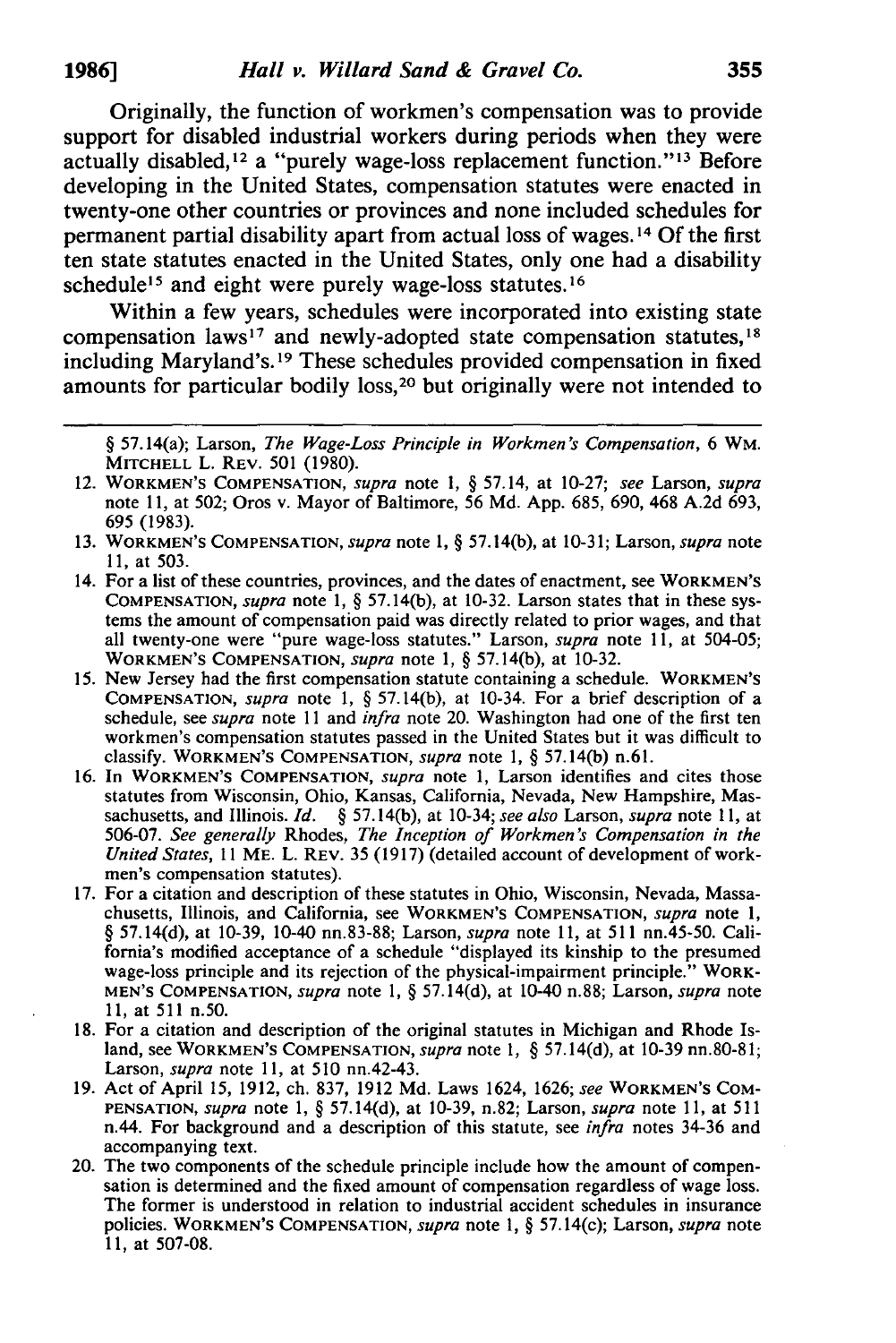be divorced from the wage-loss principle. The injuries included in the schedules were serious enough to support a "conclusive presumption that actual wage loss would sooner or later result."<sup>21</sup>

Subsequent expansion of the schedule principle<sup>22</sup> carried with it this presumption of lost earning capacity, even among states applying the physical impairment theory.23 In 1974 the Minnesota legislature was the first to adopt expressly the physical-impairment basis for permanent partial disability benefits, to the exclusion of lost earning capacity.<sup>24</sup> Several other state courts have taken similar initiatives when interpreting their compensation statutes.<sup>25</sup> Notwithstanding this new minority<sup>26</sup> of states that pay compensation for physical impairment alone, most states make compensation awards not merely for physical injury, but also for disability that results from such injury.27 These states identified as proponents of physical impairment principles arguably still retain the presumption of decreased earning capacity,<sup>28</sup> and states emphasizing wage-loss theory adjust the value of earnings or make limited use of schedules without

- 21. WORKMEN'S COMPENSATION, *supra* note 1, § 57. 14(c), at lO-36; Larson, *supra* note 11, at 508; *see* WORKMEN'S COMPENSATION, *supra* note 1, 58.11. In a 1912 address to the Law Association of Philadelphia, denying that the proposed limited schedule in an early Pennsylvania statute represented compensation for physical impairment, Francis H. Bohlen explained: "the sole object . . . is to protect . . . the injured workmen and those dependent upon them from the economic sufferings entailed by the total or partial destruction of their earning power." *[d.* § 57. 14(c), at 10-38; Larson, *supra* note 11, at 510.
- *22. See* WORKMEN'S COMPENSATION, *supra* note 1, § 57.l4(d); Larson, *supra* note 11, at 5lO-15.
- 23. Larson illustrates by example how case law in New Jersey, Missouri, West Virginia, and Wisconsin, states identified with the physical impairment theory, includes a rationale for workmen's compensation based on impairment of earning capacity. WORKMEN'S COMPENSATION, *supra* note 1, § 57.14(e).
- 24. Act of April 12, 1974, ch. 486, 1, 1974 Minn. Laws 1230, 1231 (current version at MINN. STAT. § 176.021(3) (1978 & Supp. 1986)). The 1974 amendment stated: "[p ]ermanent partial disability is payable for functional loss of use or impairment of function." Act of April 12, 1974, ch. 486, 1, 1974 Minn. Laws 1230, 1231; *see*  WORKMEN'S COMPENSATION, *supra* note 1, §§ 57.14, at lO-27 nn.35-36, 57.14(f), at lO-47, 10-48 n.ll; Larson, *supra* note 11, at 513 nn.55-56.
- *25. See, e.g.,* Cuarisma v. Urban Painters, Ltd., 59 Hawaii 409, 583 P.2d 321 (1978) (concept of disability as purely functional and physiological); Cody v. Jayhawk Pipeline Corp., 222 Kan. 491, 565 P.2d 264 (1977) (purpose of statute to compensate injured workers for physical injures); Clarius v. Fogleman Truck Lines, Inc., 367 So.2d 1264 (La. App. 1979) (only loss of use or function required); Redfern v. Sparks-Withington Co., 403 Mich. 63, 268 N.W.2d 28 (1978) (effect on wage-earning capacity not determinitive); Buechler v. North Dakota Workmen's Compensation Bureau, 222 N.W.2d 858 (N.D. 1974) (permanent total and permanent partial award made for the same injury); Taylor v. State Accident Ins. Fund, 40 Or. App. 437, 595 P.2d 515 (1979) (purpose of permanent partial disability payments to compensate for injury). For a brief account of the facts and reasoning in these cases, see WORKMEN'S COMPENSATION, *supra* note 1, § 57.14(f)nn.14-18.
- 26. WORKMEN'S COMPENSATION, *supra* note 1, § 57. 14(f), at lO-50.
- 27. WORKMEN'S COMPENSATION, *supra* note 1, § 57.11, at 10-2. For an extensive list of supporting cases, see *id.* n.2.
- *28. See supra* note 23 and accompanying text.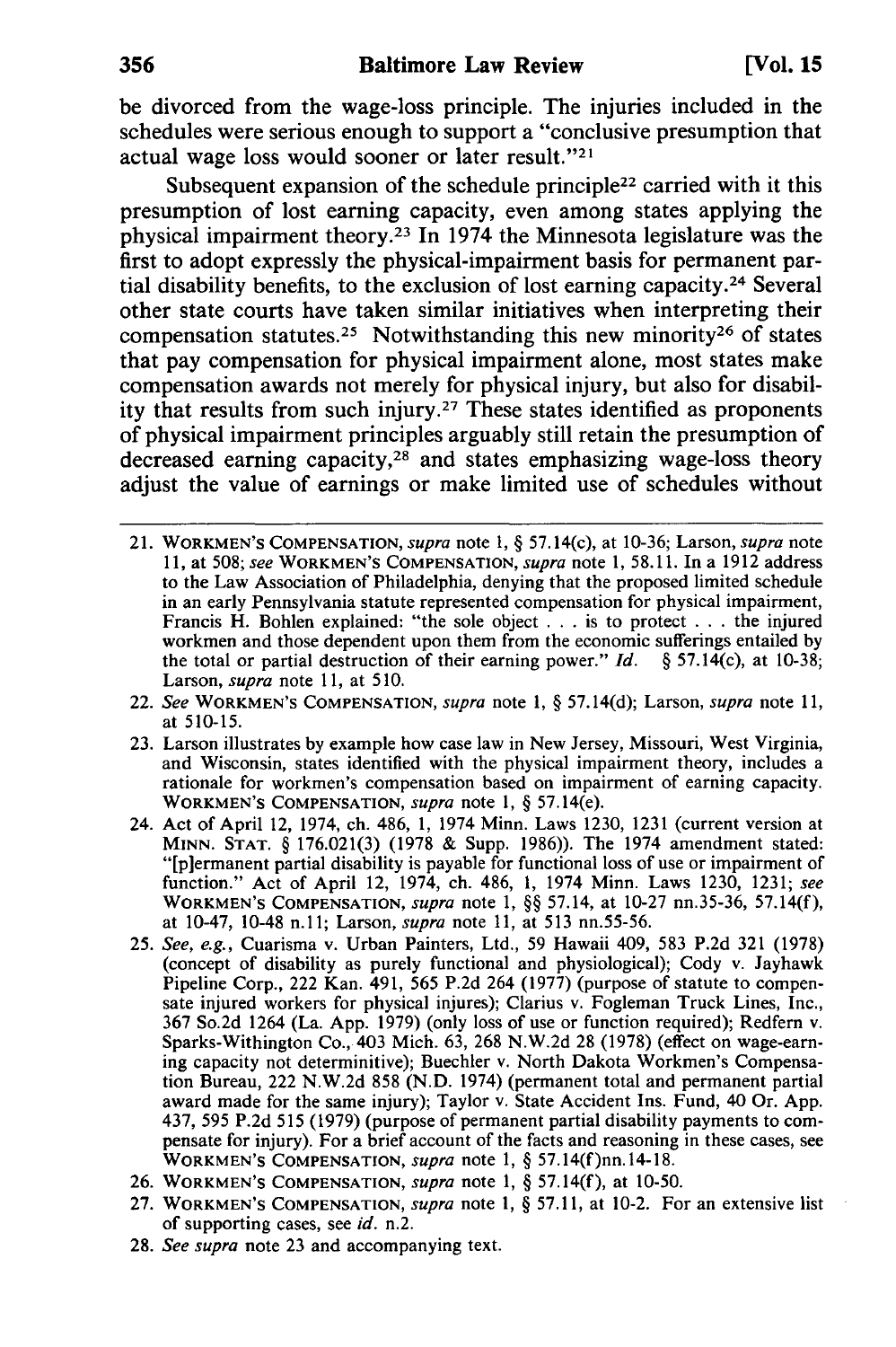losing that classical identity.29 In response to the trend toward converting workmen's compensation into a system paying for physical rather than wage-earning impairment,<sup>30</sup> and in the interest of economic and judicial efficiency,<sup>31</sup> the Florida legislature passed far-reaching<sup>32</sup> amendments to revive emphasis of that state's wage-loss position.33

After a modest beginning,<sup>34</sup> Maryland's first workmen's compensation statute<sup>35</sup> included a limited schedule<sup>36</sup> for permanent partial disabil-

- 29. WORKMEN'S COMPENSATION, *supra* note 1, § 57. 14(a), at 10-30. Larson identifies these concessions as (1) adjustments of earnings before and after the injury to make comparison more realistic and (2) limited use of schedules. */d.* Examples of variables used to determine earnings adjustments are: change in general wage levels; age, training, or hours; wages paid out of sympathy or in consideration of long service; and lack of performance of employment following injury. *Id.* § 57.32-.35.
- 30. WORKMEN'S COMPENSATION, *supra* note 1, § 57.15, at 10-62; Larson, *supra* note 11, at 510-22.
- 31. Larson identifies two motives behind the "present movement to restore the wage loss principle": (1) reducing monetary "waste" compensating losses that are not disabling; and (2) reducing administrative, legal, and judicial waste of time and resources. WORKMEN'S COMPENSATION, *supra* note 1, § 57. 14(j); Larson, *supra* note 11, at 522.
- 32. Whittaker, *The* 1979 *Florida Workers' Compensation Law (The Wage-Loss Concept),* 49 INS. COUNS. J. 76 (1982).
- 33. Act of May 11, 1979, ch. 79-40, 1979 Fla. Sess. Law Serv. 311 (West) (amending FLA. STAT. ANN. §§ 20, 440, 624, 627 (West 1966 & Supp. 1978). Oregon has considered a reform of compensation laws that would make rehabilitation and reemployment of the injured worker the primary goal, and in 1980, Delaware considered wage-loss reform. *See* WORKMEN'S COMPENSATION, *supra* note 1, § 57.15; Larson, *supra* note 11, at 523-31.
- 34. Larson, *The Nature and Origins of Workmen s Compensation,* 37 CORNELL L.Q. 206,232 (1952). Maryland enacted the first compensation act in the United States in 1902. Act of April 1, 1902, ch. 139, 1902 Md. Laws 218 (a cooperative insurance fund for miners). This statute was held unconstitutional in an unappealed decision in the Court of Common Pleas of Baltimore City. Franklin V. United Rys. & Elec. Co. of Baltimore, 2 Baltimore City Rep. 309 (1904); Rhodes, *The Inception of Workmen's Compensation in the United States,* 11 ME. L. REV. 35, 43-44 (1917); Student Project, *Developments in Worker's Compensation Law*, 53 J. URB. L. 755, 757 (1976).
- 35. Act of April 15, 1912, ch. 837, 1912 Md. Laws 1624. This Act was to "facilitate the insurance of employees against the consequence of accidents resulting in personal injury or death, and to permit agreements between employers and employees with reference to such accidents." *Id.* The insurance was to be administered under the supervision of the State Insurance Commissioner. *Id.; see* WORKMEN'S COMPENSA-TION, *supra* note 1, § 57. 14(d) n.82; Larson, *supra* note II, at 511 n.44; *supra* note 19 and accompanying text. Before public general laws were passed, the Maryland legislature recognized special conditions in the coal and clay mines of Allegany and Garrett Counties. After an initial statute that compensated for negligent fatalities, Act of April 8, 1902, ch. 412, 1902 Md. Laws 593 (repealed April 7, 1910), the legislature enacted a public local law "to create a fund for the relief and sustenance" of injured employees. This statute included a schedule for loss of hands, feet, and eyesight, and the support it offered for "those who are or may become paupers and charges upon the public" reflected the strong presumption of wage loss. Act of April 7, 1910, ch. 153, 1910 Md. Laws 484, 484-89. For a description of this act and the context in which it originated, see Solvuca V. Ryan & Reilly Co., 131 Md. 265,280, 101 A. 710, 715 (1917).
- 36. The schedule covered amputation of one or both hands or feet and the irrevocable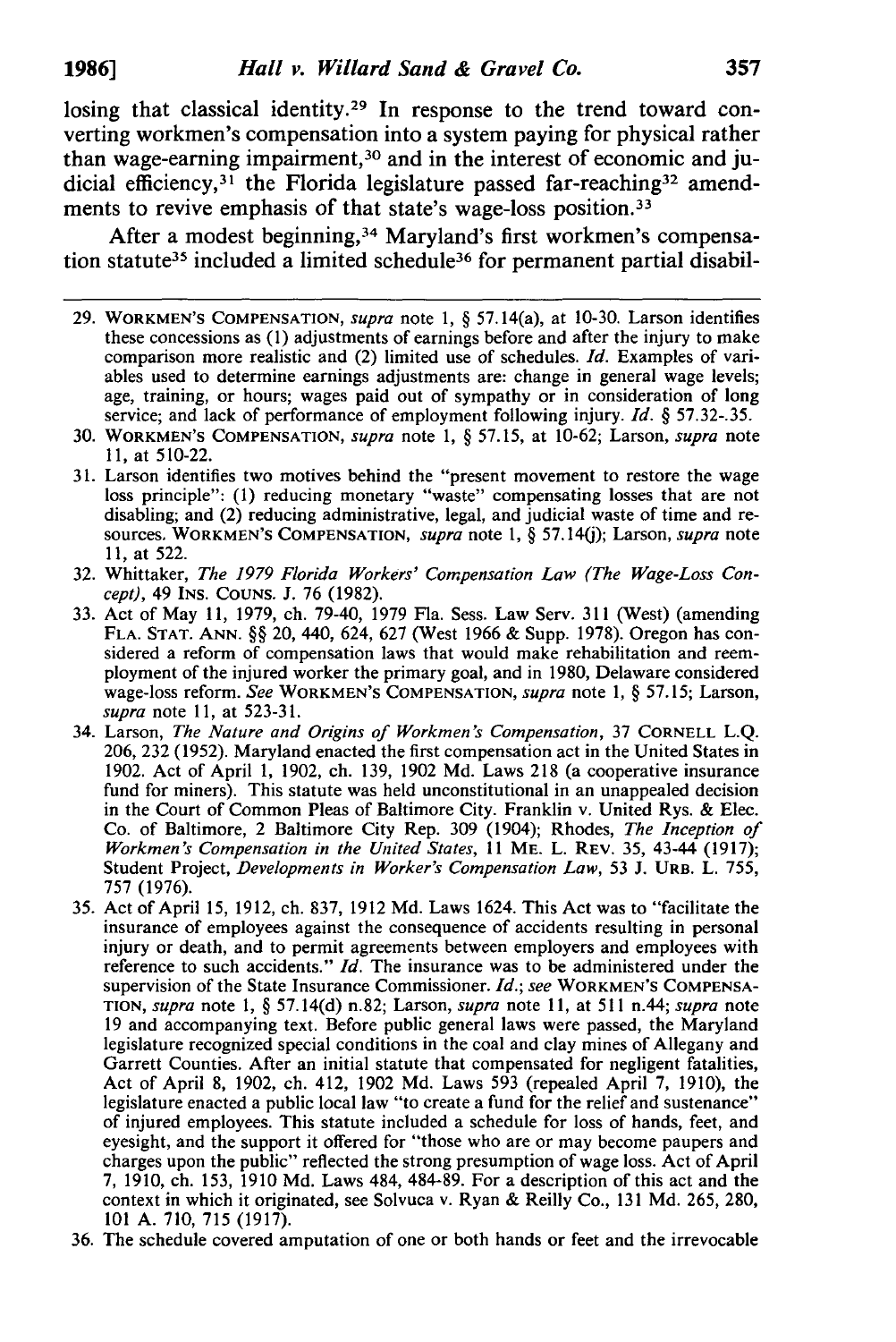ity, which provided compensation for amputation of one or both hands or feet and loss of one or both eyes. Payments were based on average weekly wages during the year prior to injury, less the average amount earned after the accident. This statute acknowledged functional loss but paid compensation only during periods of disability<sup>37</sup>-a solid wage-loss position. A lengthy statute was enacted in 1914,38 enlarging the schedule and inserting a category of permanent partial disability not on the schedule, labeled "other cases."39 Compensation for this category of disability again was related to wages before and after the injury.40 Compensation, however, was not for mere wage loss, but for "loss of wage-earning capacity."41

loss of one or both eyes. Act of April 15, 1912, ch. 837, § 5(111), 1912 Md. Laws 1624, 1627.

- 38. Act of April 16, 1914, ch. 800, 1914 Md. Laws 1429 (creating the State Industrial Accident Commission and the State Accident Fund). This act was declared constitutional in Solvuca v. Ryan & Reilly Co., 131 Md. 265, 101 A. 710 (1917). The purpose of this act was to "protect capital and labor, employer and employee, and the State, against waste and distress incident to modern industry," Liggett & Meyers Tobacco Co. v. Goslin, 163 Md. 74, 80, 160 A. 804, 807 (1932), and to "provide a speedy and inexpensive method by which compensation might be made to [employees] or those dependent upon them without the delay of long and tedious litigation," Brenner v. Brenner, 127 Md. 189, 193,96 A. 287, 288 (1915). This purpose was further explained in Queen v. Agger, 287 Md. 342, 343, 412 A.2d 733, 733-34 (1980) (to "provide workers with compensation for loss of earning capacity"); Edgewood Nursing Home v. Maxwell, 282 Md. 422, 426, 384 A.2d 748, 751 (1978) (to "protect workers and their families from the hardships inflicted by work-related injuries"); Bethlehem-Sparrows Point Shipyard, Inc. v. Damasiewicz, 187 Md. 474, 480, 50 A.2d 799, 802 (1947) (to "provide compensation for loss of earning capacity").
- 39. This portion of the statute stated:

Other Cases. In all other cases in this class of disability the compensation shall be fifty per centum of the difference between his average weekly wages and his wage-earning capacity thereafter in the same employment or otherwise, if less than before the accident (but not to exceed twelve dollars per week), payable during the continuance of such partial disability, but not to exceed \$3,000.00, and subject to reconsideration of the degree of such impairment by the Commission on its own motion or upon application of any party in interest.

Act of April 16, 1914, ch. 800, § 35(3), 1914 Md. Laws 1429, 1453. This provision was declared constitutional in Allen v. Glenn L. Martin Co., 188 Md. 290, 52 A.2d 605 (1947). For a history of this section with examples of its application, see M. PRESSMAN, WORKMEN'S COMPENSATION IN MARYLAND § 3-4(2) (2d ed. 1977).

- 40. "Average weekly wages" were defined in another section of this statute as those earned by a full-time employee. Act of April 16, 1914, ch. 800, § 62(8), 1914 Md. Laws 1429, 1463; *see* Stevenson v. Hill, 171 Md. 572,189 A. 910 (1937); Campbell Coal Co. v. Stuby, 159 Md. 280, 150 A. 878 (1930); Merrill v. State Military Dept., 152 Md. 474, 136 A. 897 (1927); Picanardi v. Emerson Hotel Co., 135 Md. 92, 108 A. 483 (1919); WORKMEN'S COMPENSATION, *supra* note 1, § 60. 11 (a).
- 41. Miller v. McGraw Co., 184 Md. 529,540,42 A.2d 237, 243 (1945); Baltimore Tube Co. v. Dove, 164 Md. 87, 98-99, 164 A. 161, 165 (1933); Baltimore Publishing Co. v. Hendricks, 156 Md. 74, 79, 143 A. 654, 655 (1928); Jirout v. Gebelein, 142 Md. 692, 697, 121 A. 831, 833 (1923); *see* Townsend v. Bethlehem-Fairfield Shipyard, Inc., 186 Md. 406, 47 A.2d 365 (1946); Oros v. Mayor of Baltimore, 56 Md. App.

*<sup>37.</sup>Id.*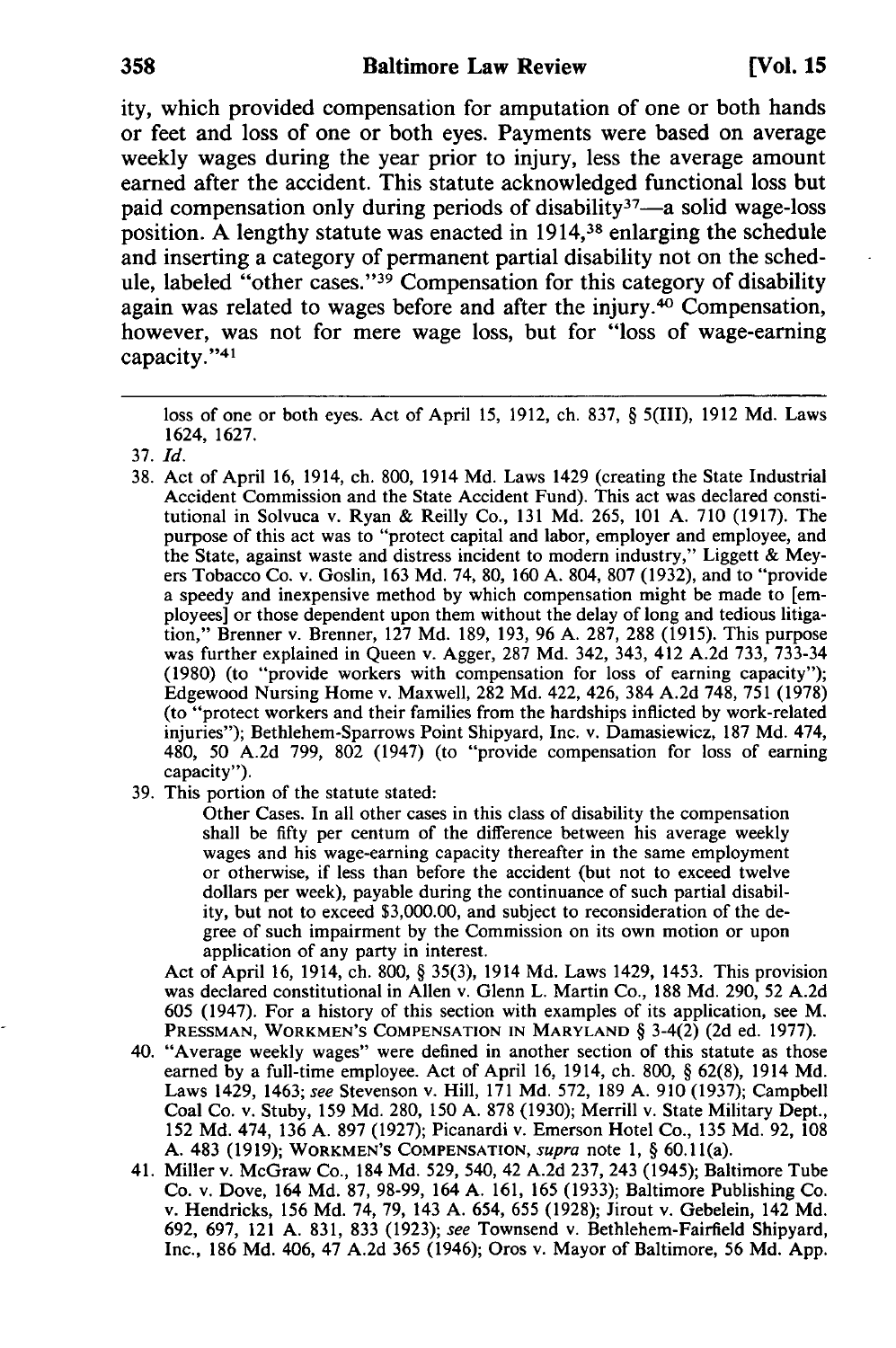In 1947, the definition of nonscheduled permanent partial disability was amended to provide for impairment of "industrial use of the employee's body" as a result of the injury.42 To determine industrial loss,

685, 690-91, 468 A.2d 693, 695-96 (1983); *see also* Benoni v. Bethlehem-Fairfield Shipyard, Inc., 188 Md. 306, 52 A.2d 613 (permanent partial disability award less than maximum available), *appeal dismissed,* 332 U.S. 749 (1947); Hyman v. Tyler, 188 Md. 301, 52 A.2d 610 (same), *appeal dismissed,* 332 U.S. 749 (1947); Gorman v. Atlantic Gulf & Pac. Co., 178 Md. 71, 12 A.2d 525 (1940) (compensation included awards for temporary total and permanent partial disability); Bethlehem Steel Co. v. Mayo, 168 Md. 410, 177 A. 910 (1935) (permanent partial disability award to unemployed laborer for loss of use of leg); Coca-Cola Bottling Works v. Lilly, 154 Md. 239, 140 A. 215 (1928) (employee's return to work prevented by physicalloss). During this period, the right in Maryland to workmen's compensation lost its *dependence* on lost wages, but the *relation* to wage loss did not disappear. *See, e.g.,*  Bethlehem-Sparrows Point Shipyard, Inc. v. Glass, 188 Md. 501, 507-08, 53 A.2d 405, 409 (1947) (impairment in terms of potential loss of earnings may be found, although no loss of earnings occurred); Allen v. Glenn L. Martin Co., 188 Md. 290, 300, 52 A.2d 605, 610 (1947) (same); Griffin v. Rustless Iron & Steel Co., 187 Md. 524, 531, 51 A.2d 280, 283 (1947) (right to file a claim does not depend on lost wages, but loss of function may be a deterrent from or denial of future promotion or employment); Baltimore Tube Co. v. Dove, 164 Md. 87,98, 164 A. 161, 165 (1933) (loss of earning capacity, not loss of wages); Baltimore Publishing Co. v. Hendricks, 156 Md. 74, 79, 143 A. 654, 655 (1928) (same). Although the relation of compensation to wage loss became more indirect, there was still a direct correspondence between compensation and actual earnings, which were used to determine the *risk* of lost wages or earning capacity for insurance purposes. Stevenson v. Hill, 171 Md. 572,576-77, 189 A. 910, 912-13 (1937).

The system has as its foundation a correspondence between compensation to be paid and the amounts paid the active workmen according to the pay rolls. The actual earnings are to furnish the basis of calculating the fund to cover the compensation.... The actual earnings are taken as determining the risk of loss of earnings or capacity.

*Id.; see also* Picanardi v. Emerson Hotel Co., 135 Md. 92, 108 A. 483 (1919) (calculation of compensation award may include monetary value of fringe benefits provided by employer if such value was fixed by the parties at the time of hiring); WORKMEN'S COMPENSATION, *supra* note 1, § 57.21.

42. Act of May 7, 1947, ch. 895, § 35(4), 1947 Md. Laws 2126, 2129 (codified as amended at MD. ANN. CODE art. 101, § 36(4)(a) (1985)); *see* M. PRESSMAN, WORKMEN'S COMPENSATION IN MARYLAND § 3-4(2) (2d ed. 1977); *see supra* note 1. After the statutory test shifted from loss of earning capacity to loss of industrial use, the Court of Appeals of Maryland said in dicta that a claimant "need not show loss of wages *or earning capacity* in order to be entitled to compensation for an accidental injury." Belschner v. Anchor Post Products, Inc., 227 Md. 89, 92, 175 A.2d 419,421 (1961) (emphasis added); *see* Baltimore Publishing Co. v. Hendricks, 156 Md. 74, 143 A. 654 (1928); Baltimore Tube Co. v. Dove, 164 Md. 87, 164 A. 161 (1933). The court of special appeals took the reverse position in *Hall,* acknowledging that industrial loss is essentially a "loss of wage-earner capacity." 60 Md. App. 260, 267,482 A.2d 159, 163 (1984); *see* Cox v. American Store Equip. Corp., 283 F. Supp. 390 (D. Md. 1968); *infra* notes 52-55 and accompanying text; *see also*  Queen v. Agger, 287 Md. 342, 343,412 A.2d 733, 734 (1980) (one purpose of statute is to provide compensation for loss of earning capacity); Giant Food, Inc. v. Coffey, 52 Md. App. 572, 578, 451 A.2d 151, 155 (1982) (finding industrial loss is equivalent to finding loss of earning capacity).

In *Cox,* the United States District Court for the District of Maryland explained the difficulties in implementing this provision in the 1914 and 1947 laws. Pursuant to the 1914 statute, the Commission made a discretionary award based on the difference between average weekly wages and wage-earning capacity after the accident. A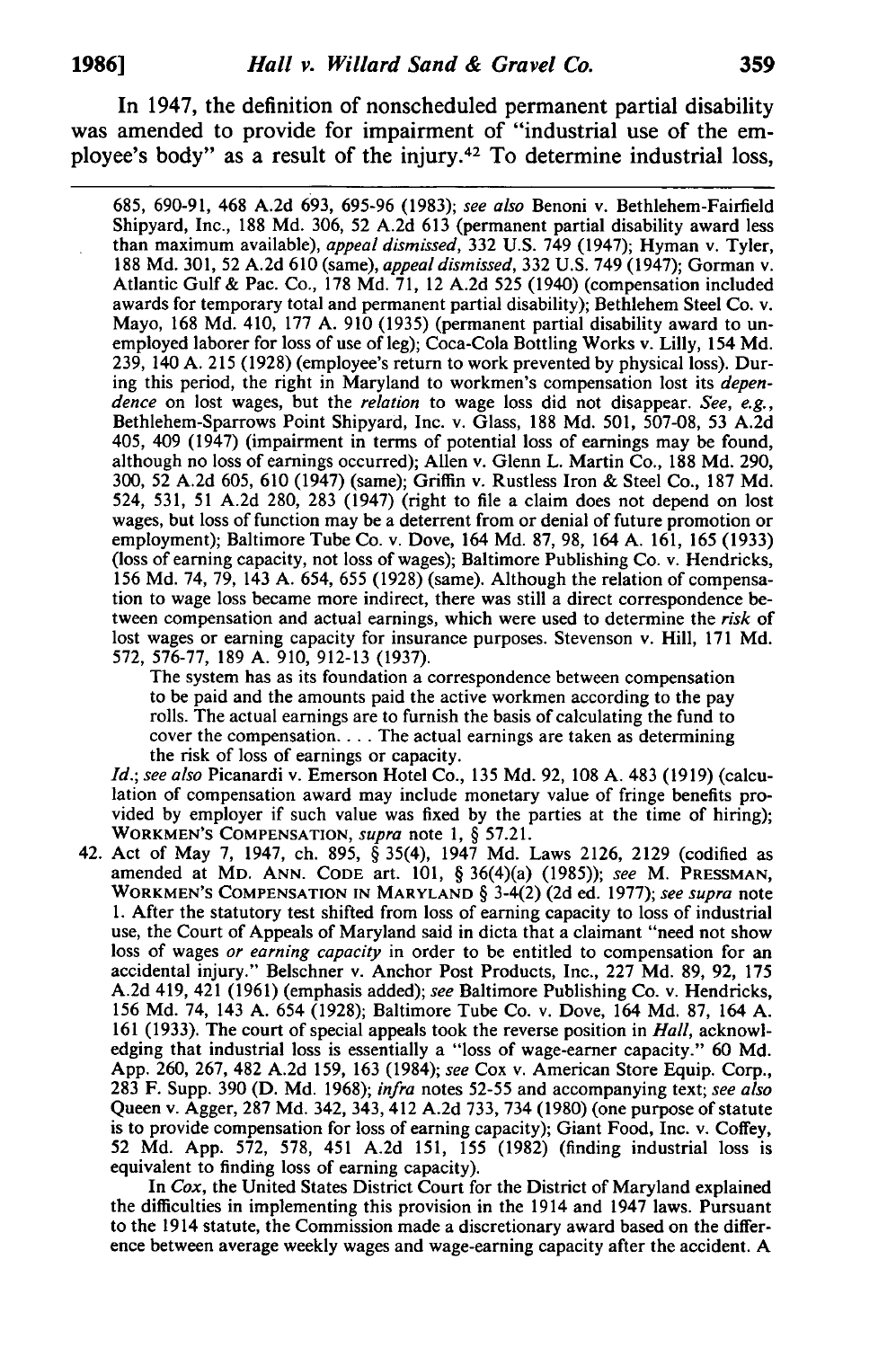the Commission considered, "among other things, the nature of the physical injury, the occupation, experience, training and age of the injured employee at the time of the injury."<sup>43</sup> Based on the assessment of loss, compensation paid was related explicitly to the worker's established weekly wages at the time of injury, and in certain instances was as much as full wages.44 The claimant's injury in *Hall v. Willard Sand* & *Gravel Co.* came under the current version of this nonscheduled permanent partial disability provision.

In 1975, although the method of determining industrial loss re-

claimant's right of appeal was limited, however, to the factual determination of wage-earning capacity. The 1947 amendments preserved this right of appeal by giving the award a "direct relationship to the determination of industrial loss or earning capacity." *Cox,* 283 F. Supp. at 395; *see* M. PRESSMAN, WORKMEN'S COMPENSATION IN MARYLAND § 3-4(2) (2d ed. 1977); Boughman Contracting Co. v. Mellott, 216 Md. 278, 285, 139 A.2d 852, 855 (1958); Townsend v. Bethlehem-Fairfield Shipyard, Inc., 186 Md. 406, 421-22, 47 A.2d 365,371-72 (1946); Miller v. James McGraw Co., 184 Md. 529, 539-40, 42 A.2d 237, 242-43 (1945); Baltimore Tube Co. v. Dove, 164 Md. 87, 99-100, 164 A. 161, 165-66 (1933); *Cf* Bonner v. Celanese Corp. of Am., 195 Md. 9, 13, 72 A.2d 686, 688 (1949) (review to show award bore reasonable relation to injury suffered); Allen v. Glenn L. Martin Co., 188 Md. 290, 300, 52 A.2d 605, 609 (1947) (same).

- 43. Act of May 7, 1947, ch. 895, § 35(4), 1947 Md. Laws 2126,2129-30. It was this clause in the current statute, MD. ANN. CODE art. 101, § 36(4)(a) (1985), to which the claimant in *Hall* looked for support. *Hall,* 60 Md. App. at 265-66, 482 A.2d at *161-62. See infra* notes 59-60 and accompanying text.
- 44. The text of the subsection states:

Other Cases. In all other cases of disability, other than those specifically enumerated disabilities set forth in Sub-section (3) of Section 35, which disability is partial in character, but permanent in quality, the Commission shall determine the portion or percentage by which the industrial use of the employee's body was impaired as a result of the injury, and in determining such portion or percentage of impairment resulting in an industrial loss the Commission shall take into consideration, among other things, the nature of the physical injury, the occupation, experience, training and age of the injured employee at the time of injury, and shall award compensation in such proportion as the allowable for permanent total disability determined loss bears to compensation, the said compensation to be paid weekly at the rate of sixty-six and two-thirds per centum of the average weekly wages, in no case to exceed twenty dollars per week, and not less than a minimum of ten dollars per week unless the employee's established weekly wages are less than ten dollars per week at the time of the injury, in which event he shall receive compensation equal to his full wages, but not to exceed \$5,000.00, and subject to reconsideration of the degree of such impairment by the Commission on its own motion or upon application of any party in interest.

Act of May 7, 1947, ch. 895, § 35(4), 1947 Md. Laws 2126, 2129-30 (codified as amended at MD. ANN. CODE art. 101, § 36(4)(a) (1985)). The definition of average weekly wages was amended in 1947 to state:

[A]nd if any employee shall receive wages paid in part by his employer and part by the United States under any veterans' benefit law enacted by Congress, the term "Average weekly wages" shall mean the total average weekly wages from both sources earned by such an employee when working on full-time.

Act of April 2, 1947, ch. 283, § 80(8), 1947 Md. Laws 452 (codified as amended at MD. ANN. CODE art. 101, § 67(8) (1985».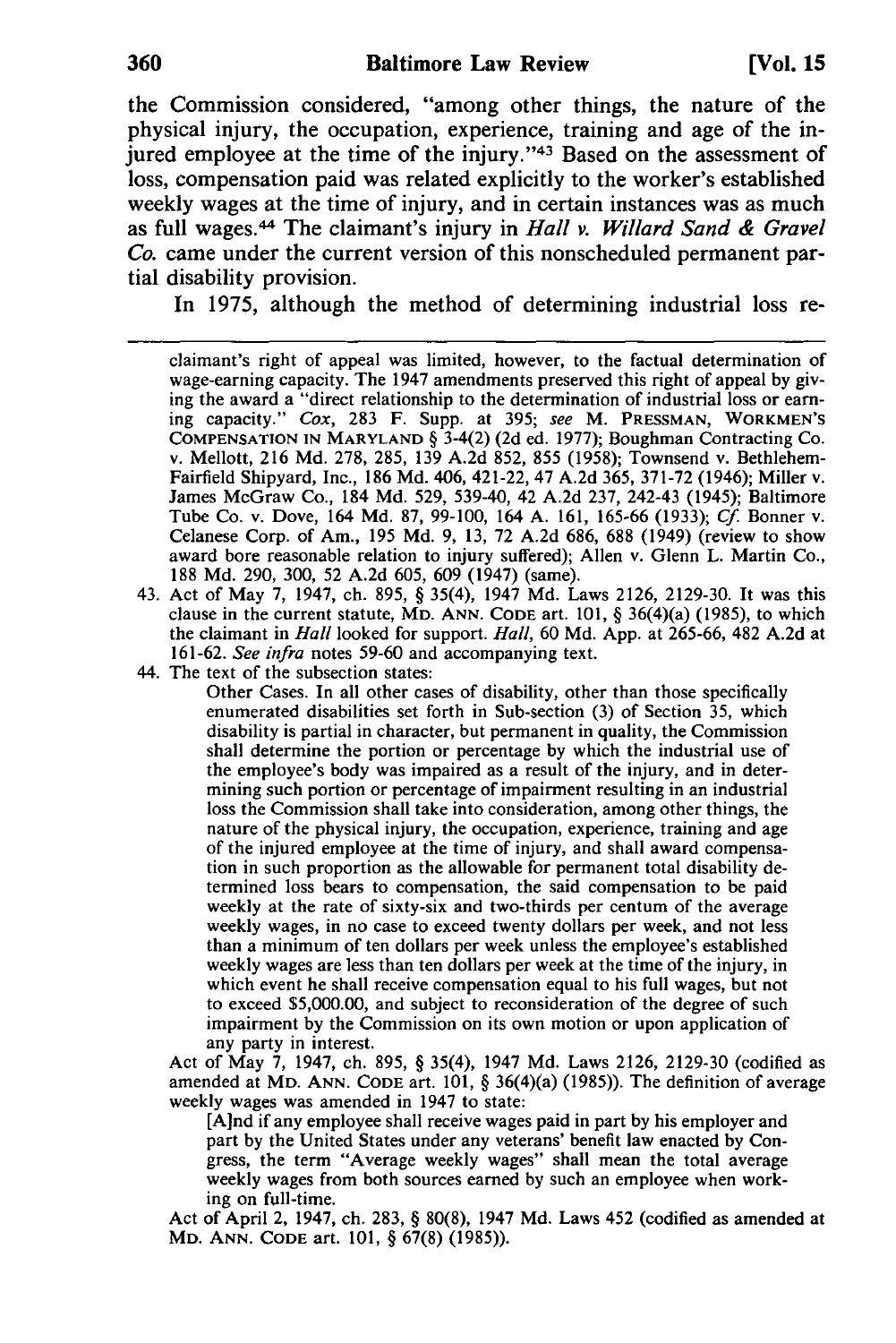mained the same, the base, minimum, and maximum numerical figures changed.45 The state average weekly wage, as determined by the Maryland Department of Employment Security, was introduced as a factor limiting maximum compensation awarded and a claimant's actual wages were used to set the minimum level in a particular case.<sup>46</sup> Today, except for changes in base figures,<sup>47</sup> this subsection of Maryland's workmen's compensation law remains the same.48

In holding that the claimant was entitled to present direct evidence to the jury of his loss of wage earning ability, the court in *Hall* referred to the purpose of workmen's compensation as expressed by the court of appeals prior to the 1947 amendments — to compensate workers for lost earning capacity resulting from job-related injuries.49 In addition, the court relied on *Cox v. American Store Equipment Corp.,50* where the United States District Court for the District of Maryland interpreted Maryland's nonscheduled permanent partial disability provision.<sup>51</sup> According to the *Cox* decision, Maryland law required the Commission to determine the effect of an injury on an employee's subsequent ability to

- 45. Act of May 15, 1975, ch. 639, 1975 Md. Laws 2962,2964 (codified as amended at MD. ANN. CODE art. 101,  $\S$  36(4)(a) (1985)). By this time, the provision for the average weekly wages a full-time employee earned had been amended to include "tips and the reasonable value of board, rent, housing, lodging, or similar advantages received from an employer." Act of April 22, 1949, ch. 257, § 67(8), 1949 Md. Laws 656 (codified as amended at MD. ANN. CODE art. 101, § 67(8) (1985)); *see* M. PRESSMAN, WORKMEN'S COMPENSATION IN MARYLAND § 3-12(2) (2d ed. 1977).
- 46. Act of May 15, 1975, ch. 639, § 36(4)(a), 1975 Md. Laws 2962, 2964 (codified as amended at MD. ANN. CODE art. 101, § 36(4)(a) (1985)). The statute relates compensation to wages "established" by the employee: "[I]n no case shall the employee receive less than a minimum of fifty dollars per week unless the employee's established weekly wages are less than fifty dollars per week at the time of injury in which event he shall receive compensation equal to his weekly wages." *[d.*
- 47. Act of May 17, 1976, ch. 652, § 36(4)(a), 1976 Md. Laws 1809, 1810 (percentage loss of industrial use related to a number of weeks instead of dollar amount); Act of April 2, 1982, ch. 17, § 36(4)(a), 1982 Md. Laws 72, 104 (no change) (codified as amended at MD. ANN. CODE art. 101, § 36(4)(a) (1985)).
- 48. MD. ANN. CODE art. 101, § 36(4)(a) (1985); *see* M. PRESSMAN, WORKMEN'S COM-PENSATION IN MARYLAND §  $3-4(2)$  (2d ed. 1977). For a history of § 36(4)(a) from 1914-46, see Townsend v. Bethlehem-Fairfield Shipyard, Inc., 186 Md. 406, 47 A.2d 365 (1946).
- 49. Hall v. Willard Sand & Gravel Co., 60 Md. App. 260, 265, 482 A.2d 159, 162 (1984). Before Maryland's legislature approved the 1947 amendments, adopting the "industrial loss" language, the purpose of the Workmen's Compensation Act expressed by the Court of Appeals of Maryland was to "provide compensation for loss of earning capacity resulting from accidental injuries sustained in industrial employment." Bethlehem-Sparrows Point Shipyard, Inc. v. Damasiewicz, 187 Md. 474, 480, 50 A.2d 799, 802 (1947). More recently, the court recognized that workmen's compensation is "one facet of an overall system of wage-loss protection, and that the underlying principle of the system is to restore to the worker a portion of wages lost by physical disability, unemployment, or old age." Mazor v. Department of Correction, 279 Md. 355, 363, 369 A.2d 82, 88 (1977).
- 50. 283 F. Supp. 390 (D. Md. 1968).
- 51. MD. ANN. CODE art. 101, § 36(4)(a) (1985).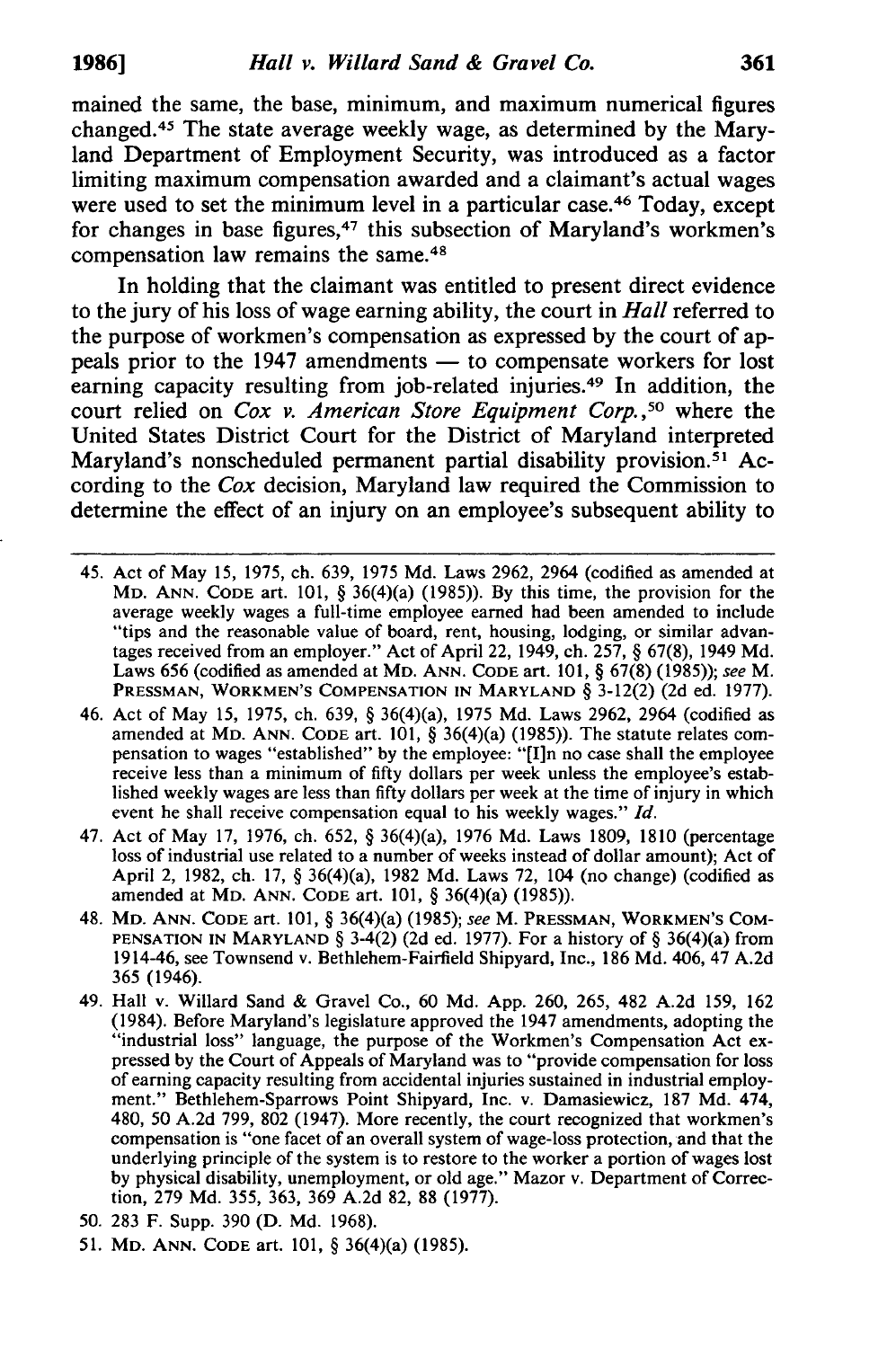work and earn a wage.<sup>52</sup> The federal court found this assessment of industrial loss "in essence a determination of loss in wage-earning capacity."53 This was the same position suggested by the court of appeals in *Queen v. Agger,54* and reached by the court of special appeals in *Oros v. Mayor of Baltimore* 55 and *Giant Food, Inc. v. Coffey.56* 

The *Hall* court adopted Professor Larson's statement of the law describing preinjury and postinjury earnings as evidence of the degree of earning capacity impairment.<sup>57</sup> After affirming the relevance in Maryland of wage-earning ability to the disability concept,<sup>58</sup> the court concluded that a jury should be allowed to consider the difference between a

- 52. Cox v. American Store Equip. Corp., 283 F. Supp. 390, 394 (D. Md. 1968). The court compared industrial loss under Maryland's statute with loss of "wage earning capacity" in §  $908(c)(21)$  of the District of Columbia Compensation Act, Longshoremen's & Harbor Worker's Compensation Act, 33 U.S.c. § 908(c)(21) (1982). Under the Longshoremen's Act, wage-earning capacity is determined on the basis of actual earnings or from factors or circumstances affecting the capacity to earn, such as the nature of the injury, degree of physical loss, usual employment, and future effect of disability. *Id.* § 908(h). The factors considered under the Maryland statute to determine industrial loss include, "among other things, the nature of the physical injury, the occupation, experience, training and age of the injured employee at the time of injury." MD. ANN. CODE art.  $101, \S 36(4)(a)$  (1985). The court found that these factors presented "no material difference in the determination of 'industrial loss' under the Maryland statute and 'loss of wage-earning capacity' under the Federal act." *Cox,* 283 F. Supp. at 395.
- *53.Id.*
- 54. 287 Md. 342, 343, 412 A.2d 733, 734 (1980); *see* Bethlehem-Sparrows Point Shipyard, Inc. v. Damasiewicz, 187 Md. 474,480, 50 A.2d 799, 802 (1947).
- 55. 56 Md. App. 685, 691, 468 A.2d 693, 696 (1983).
- 56. 52 Md. App. 572, 578,451 A.2d 151, 155 (1982).
- 57. Hall v. Willard Sand & Gravel Co., 60 Md. App. 260,266-67,482 A.2d 159, 162-63 (1984). Larson states:

Apart from schedule and disfigurement allowances, "compensation is awarded not for the injury as such but rather for an impairment of earning capacity caused by the injury." However, as stressed above, post-injury earnings and earning capacity are not synonymous. Earnings equal to preinjury earnings are the strongest evidence of nonimpairment of capacity, but they are not conclusive.

WORKMEN'S COMPENSATION, *supra* note 1, § 57.31; *see* Zeigale's Case, 325 Mass. 128, 129-30, 89 N.E.2d 264, 265 (1949) (dimunition of earning capacity must be shown); Eckman v. Ex-Cell-O Corp., 58 Mich. App. 94, 96,226 N.W.2d 855, 856 (Mich. App. 1975) (it is essential to show causal connection between physical loss and inability to obtain employment); Hill v. J. P. Stevens & Co., 360 So.2d 1035, 1036 (Ala. Civ. App. 1978) (both bodily disability and loss of ability to earn must be determined).

- 58. Hall v. Willard Sand & Gravel Co., 60 Md. App. 260, 266-67, 482 A.2d 159, 163 (1984). The court deferred to Larson's guidance in the determination of disability:
	- The key to the understanding of this problem is the recognition, at the outset, that the disability concept is a blend of two ingredients, whose recurrence in different proportions gives rise to most controversial disability questions: The first ingredient is disability in the medical or physical sense, as evidenced by obvious loss of members or by medical testimony that the claimant simply cannot make the necessary muscular movements and exertions; the second ingredient is de facto inability to earn wages, as evidenced by proof that the claimant has not in fact earned anything.
	- *Id.;* WORKMEN'S COMPENSATION, *supra* note I, § 57.11, at 10-6, 10-7.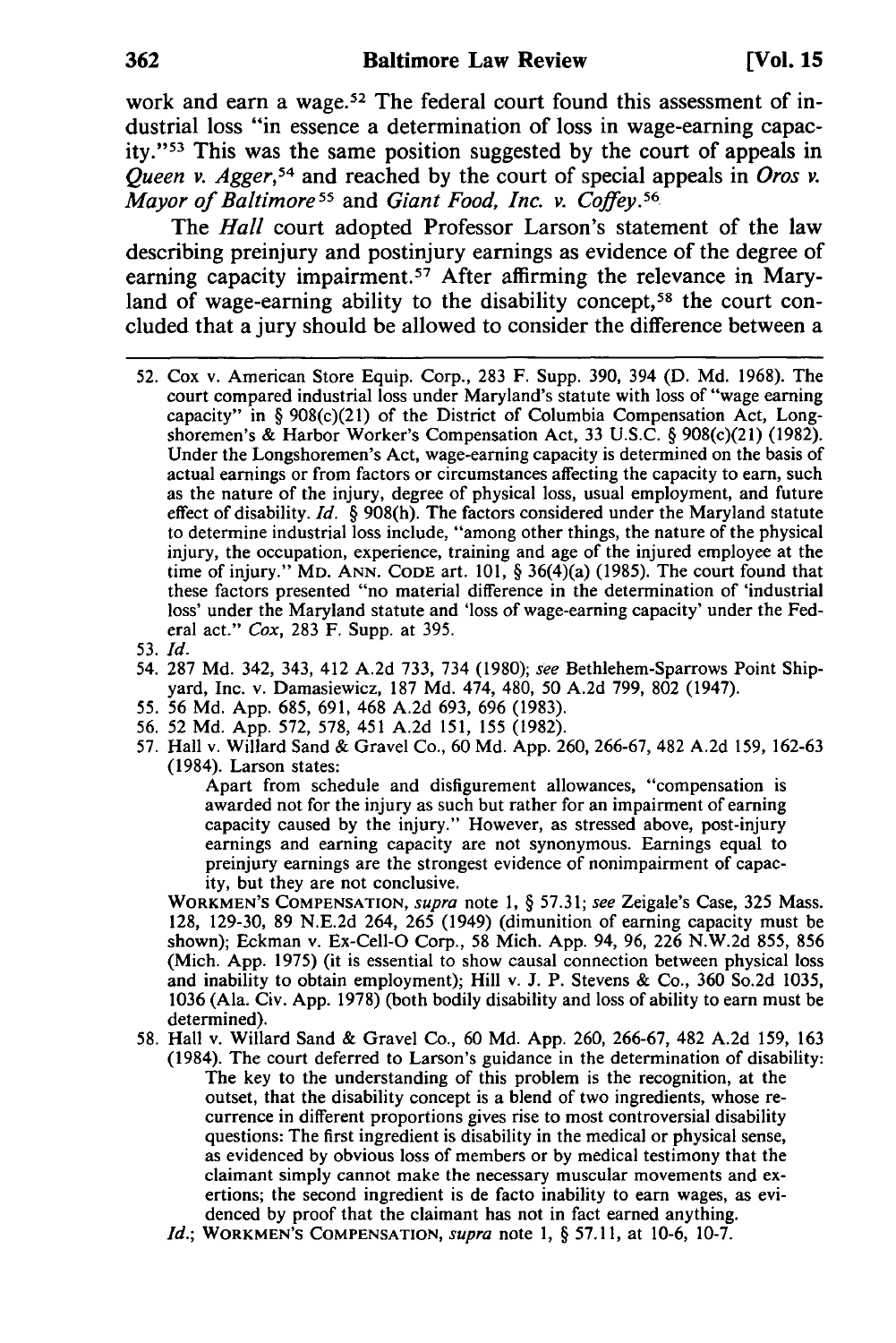claimant's wages at the time of injury and subsequent to the injury. 59 Moreover, this evidence of actual wages was held to be included in the "among other things" clause of Maryland's compensation statute<sup>60</sup> as one relevant factor to be applied in determining overall loss of earning capacity.61 Thus, the circuit court's exclusion of this material and probative evidence<sup>62</sup> was impermissible, and the exclusion was reversible error in light of the "extremely difficult task" of apportioning the claimant's disability in relation to his ability to work.<sup>63</sup>

According to *Hall,* this principle of comparing actual wages at the time of an injury with postinjury wages has been applied explicitly in most jurisdictions and "implicitly recognized in Maryland."64 The court's acknowledgment in this case amounts to a forceful expression of Maryland's consistent refusal to award compensation for nonscheduled permanent partial disabilities on the basis of physical loss divorced from wage-earning ability. Maryland's original wage-loss position<sup>65</sup> has been

- 61. Hall v. Willard Sand & Gravel Co., 60 Md. App. 260, 266, 482 A.2d 159, 162 (1984). In Oros v. Mayor of Baltimore, 56 Md. App. 685, 468 A.2d 693' (1983), it was stated that "to the extent that age is consideration, wage loss is arguably contemplated by the ["among other things"] formula, at least in the calculation of the percentage of the future wages lost." *[d.* at 691, 468 A.2d at 696. In Cox v. American Store Equip. Corp., 283 F. Supp. 390 (D. Md. 1968), the court concluded that consideration of the factors requires a "determination of the effect an injury will have on the employee's ability to work and earn a wage after sustaining an injury." *[d.* at 394. The court explained that because nonscheduled injuries do not carry the presumption of lost earning capacity, a "factual determination must be made." *[d.*  In *Hall,* without the comparison of actual wages, the jury determined the degree of disability "almost exclusively on the showing of anatomical loss ... too narrow a basis for the determination of industrial loss." 60 Md. App. 260, 266, 482 A.2d 159, 162 (1984).
- 62. Hall v. Willard Sand & Gravel Co., 60 Md. App. 260, 267-68,482 A.2d 159, 163 (1984).
- *63. [d.*
- *64. [d.* at 264-65, 482 A.2d at 162. Although no supporting Maryland citations were given, reference was made to Larson's display of the weight of authority in WORK-MEN'S COMPENSATION, *supra* note 1, §§ 57.11 n.2, 57.31 n.91. Larson explains that when evidence reveals earnings prior to and after the accident are equal such evidence creates a "presumption which may be overcome by other evidence showing the actual earnings do not fairly reflect claimant's capacity." *[d.* § 57.31, 10-122, 10- 123. This was the type of reasoning the claimant presented to the court of special appeals in *Hall.* Instead of disallowing such testimony on the basis of possible undue sympathy from the jury, the court should recognize procedural safeguards, such as cross examination, jury instructions, and independent evidence, to safeguard against the prejudicial effect of such testimony. *See* Appellant's Brief at 12-13, Hall v. Willard Sand & Gravel Co., 60 Md. App. 260, 482 A.2d 159 (1984).
- *65. See supra* notes 35-37 and accompanying text.

<sup>59. &</sup>quot;[A]n employee's ability to work necessarily requires that the trier of facts be permitted to consider among other facts the amount of wages the claimant earned both before and after the accident." Hall v. Willard Sand & Gravel Co., 60 Md. App. 260, 268, 482 A.2d 159, 163 (1984).

*<sup>60. [</sup>d.* at 265, 482 A.2d at 162; MD. ANN. CODE art. 101, § 36(4)(a) (1985); *see supra*  note 43 and accompanying text.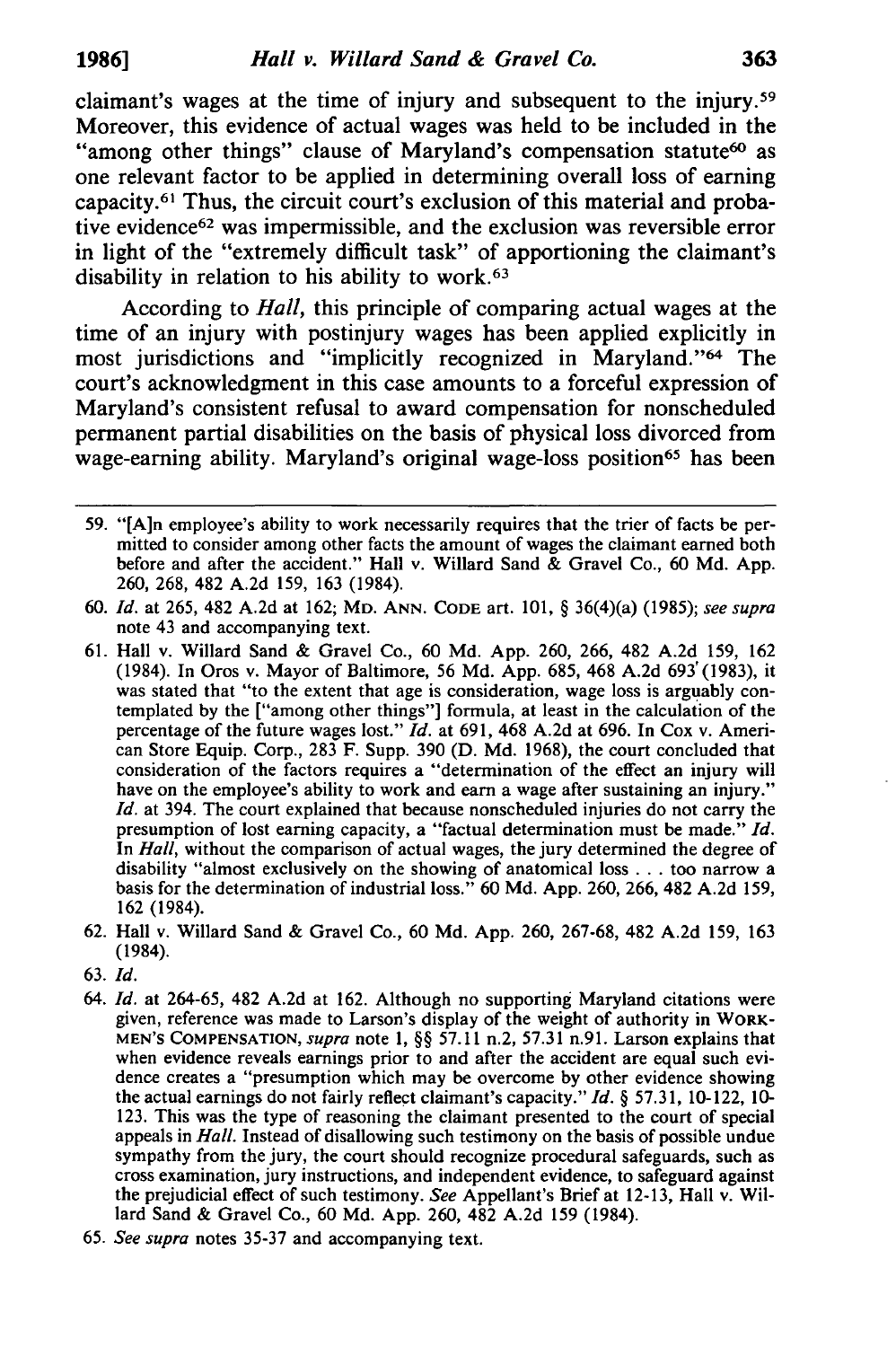modified by expanded schedule benefits,<sup>66</sup> but the basis for the sceduled and nonscheduled compensation awards has never been limited to physical injury.<sup>67</sup> From actual wage loss  $(1912)$ , <sup>68</sup> to "loss of earning capacity" (1914),<sup>69</sup> to "industrial loss" (1947),<sup>70</sup> Maryland has maintained an economic theory as well as a medical theory of compensation.71 Moreover, four out of the five express factors to be included in evaluating nonscheduled permanent partial disability-occupation, experience, training, and age-are tied intimately to the wage level of a particular worker in particular employment settings. 72 Although state averages for weekly wages have been included in the formula for evaluating disability since 1975, the averages are applied in direct relation to the worker's actual wages.73

The overwhelming impact of the relevance of actual wage information in determining earning capacity is evidenced by the total absence of contrary argument before the court of special appeals. In its failure to persuade the court that the claimant's testimony was immaterial,<sup>74</sup> the employer conceded to the weight of authority among other jurisdictions75 as well as Maryland's own long standing application of the wageloss concept. Even though evidence of actual wages is only one among a number of factors relevant to the determination of wage-earning capac-

one facet of an overall system of wage-loss protection ... the underlying principle of the system is to restore to the worker a portion of wages lost by physical disability, unemployment and old age. It follows that although two or more causes of wage loss may coincide, the benefits need not cumulate, for the worker experiences but one wage loss.

Mazor v. Department of Correction, 279 Md. 355, 363, 369 A.2d 82, 88 (1977); *see*  WORKMEN'S COMPENSATION, *supra* note 1, ch. XVIII.

- *68. See supra* notes 35-37 and accompanying text.
- *69. See supra* notes 38-41 and accompanying text.
- *70. See supra* notes 42-44 and accompanying text.
- 71. *See* WORKMEN'S COMPENSATION, *supra* note 1, § 57.11 (discussing the integration of medical disability and earning impairment components).
- 72. For a discussion of the impact of age, training, and hours on earning capacity, see WORKMEN'S COMPENSATION, *supra* note 1, § 57.33; Larson, *supra* note 10, at 524 n.94. For an argument relating age to loss of earning capacity and wage loss, see Oros v. Mayor of Baltimore, 56 Md. App. 685, 691, 468 A.2d 693, 696 (1983).
- *73. See supra* note 46 and accompanying text.
- 74. The employer argued that the circuit court judge did not err by excluding the evidence of prior wages because the information was included in the employee's original claim filed with the Commission, and the claim was admitted into evidence as an exhibit. Even if it was error, the employer went on to argue, it was harmless because the jury didn't need that information to reach its finding. Appellee's Brief at 6-14, Hall v. Willard Sand & Gravel Co., 60 Md. App. 260, 482 A.2d 159 (1984). For the claimant's reply that the error was prejudicial, see Reply Brief of Appellant at 2-8, Hall v. Willard Sand & Gravel Co., 60 Md. App. 260, 482 A.2d 159 (1984).
- *75. See supra* notes 27-29 and accompanying text.

*<sup>66.</sup> See* MD. ANN. CODE art. 101, § 36(3) (1985); M. PRESSMAN, WORKMEN'S COM-PENSATION IN MARYLAND § 3-4(1) (2d ed. 1977 & Supp. 1980).

*<sup>67.</sup> Contra* Cody v. Jayhawk Pipeline Corp., 222 Kan. 491, 493, 565 P.2d 264, 267 (1977) (the court stated that the "primary purpose of ... workmen's compensation ... is to compensate an injured workman for his physical injuries."); *see* WORK-MEN'S COMPENSATION, *supra* note 1, § 57.14(f) n.15. In contrast, workmen's compensation in Maryland has been viewed as: